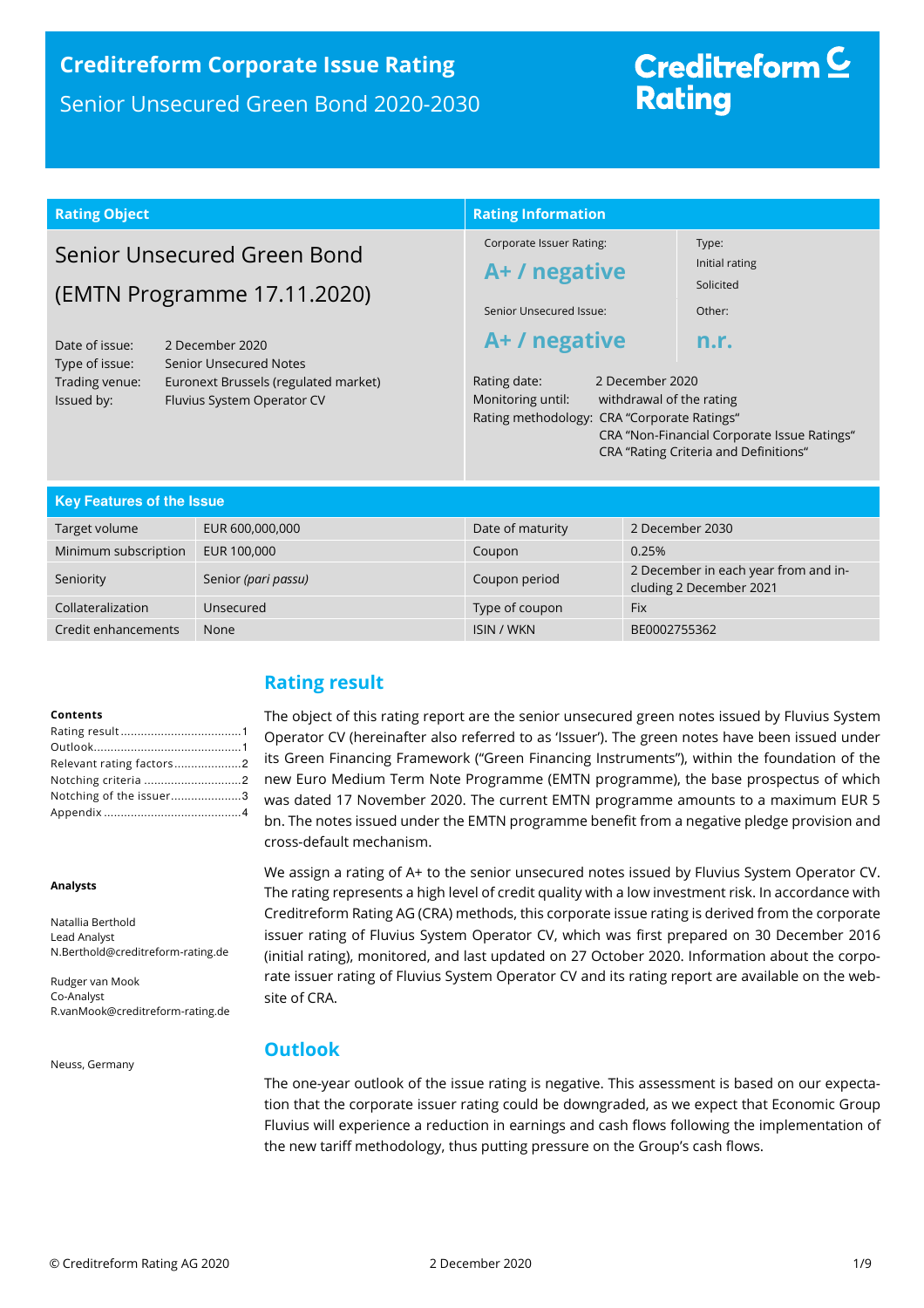# Creditreform  $C$ **Rating**

## **Relevant rating factors**

+ Corporate issuer rating of Fluvius System Operator CV of A+ / negative

+ The notes rank pari passu among themselves and with all other senior unsecured indebtedness

- + Negative pledge
- The notes are not collateralized
- The notes from the EMTN programme are unsecured
- The Guarantors are protected by law from seizure of assets in case of a default

**Best-case-scenario: A+** 

The best-case scenario is based on the corporate issuer rating of Fluvius System Operator CV of A+ (see corporate issuer rating report).

**Worst-case-scenario: A** 

The worst-case-scenario is based on a downgrade of the corporate issuer rating of Fluvius System Operator CV to A (see corporate issuer rating report).

**ESG-criteria:** 

CRA generally considers ESG factors (environment, social and governance) within its rating decisions. In the case of Fluvius System Operator CV, we have not identified any ESG factor with significant influence.

A general valid description of Creditreform Rating AG, as well as a valid description of corporate ratings for understanding and assessing ESG factors in the context of the credit rating process, can be found here:

https://www.creditreform-rating.de/pub/media/global/page\_document/The\_Impact of ESG Factors on Credit Ratings.pdf

# **Notching criteria**

### **Seniority**

The notes issued within the framework of the EMTN programme constitute direct, unconditional, unsubordinated and unsecured obligations and rank pari passu and rateably, without any preference among themselves, and all other current and future direct, unconditional, unsubordinated and unsecured obligations.

#### Pleas Note:

The scenarios are based on the information available at the time of the rating. Within the forecast horizon, some circumstances could occur that would lead to a rating change out of the indicated range.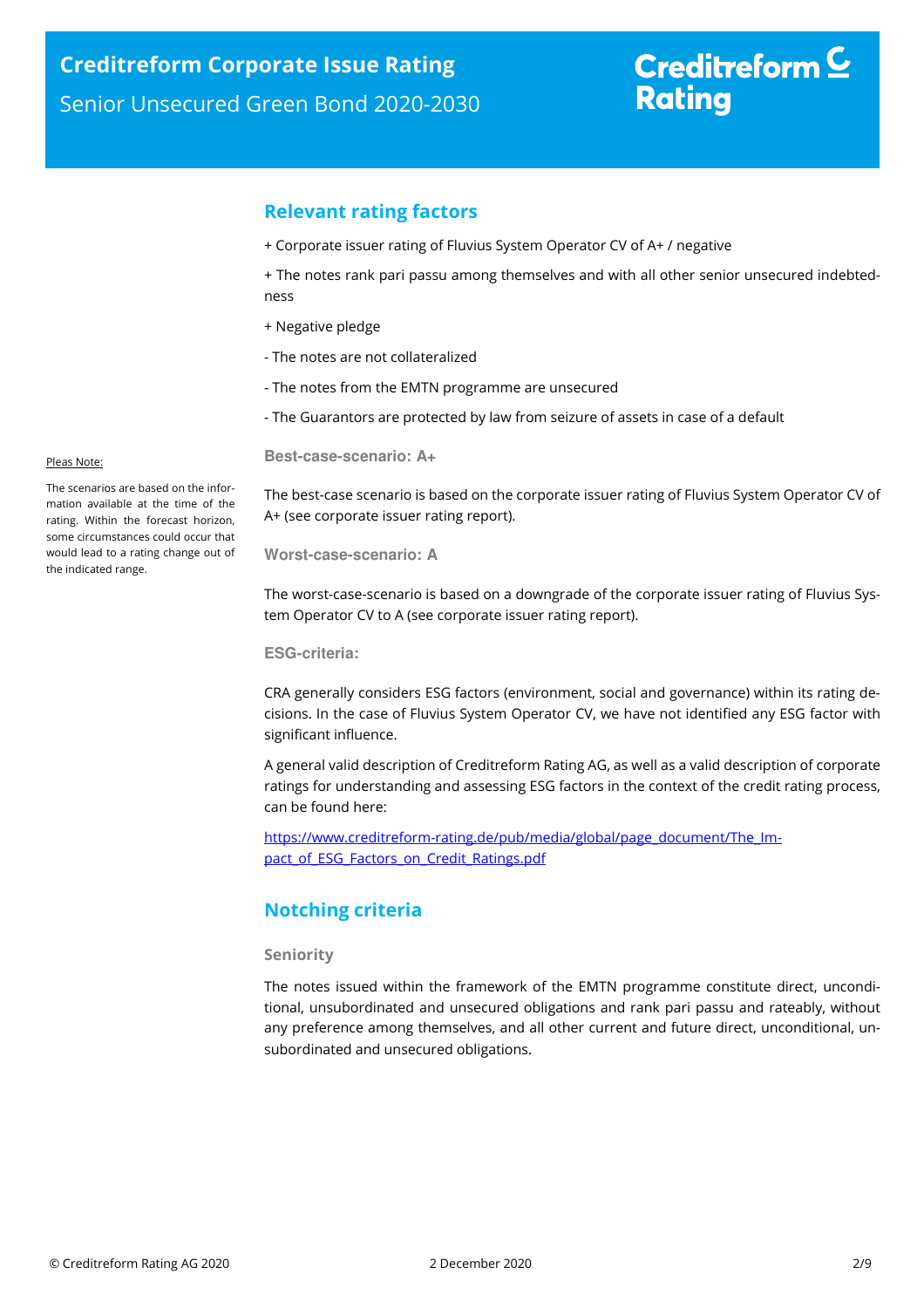# Creditreform  $C$ **Rating**

## **Collateralization**

No collateral has been or will be made available for the benefit of the owners of the notes.

### **Covenants, Representations, Warranties**

The notes (under the EMTN programme) are guaranteed by the 11 intermunicipal utility companies that form a part of the Economic Group Fluvius. The guarantee is given on a separate and not on a joint basis. These 11 Guarantors are Fluvius Antwerpen, Fluvius Limburg, Fluvius West, Gaselwest, Imewo, Intergem, Iveka, Iverlek, PBE, Riobra and Sibelgas. The guarantee constitutes an unconditional and irrevocable guarantee of due payment of all debt within this programme (Capital and Interest).

The Guarantors are public law entities. According to Belgian legislation, public law entities are protected from asset seizure in the event of default. This is because public law entities must be able to perform their public duties at all time, and means that in the event of a default of the guarantors the bondholders will not be able to seize the assets of the guarantors.

As the distribution system operators are a part of the Economic Group Fluvius, and we have based our assessment of Fluvius System Operator CV on the creditworthiness of Economic Group Fluvius, these guarantees do not have a positive influence on the rating assessment.

We have not identified any other covenants, representations or warranties that could have a relevant impact on our assessment.

### **Structure of the issue and use of proceeds**

The notes are issued directly by Fluvius System Operator CV as part of the Issuer's Green Financing Framework.

The net proceeds of these green notes will be used for Fluvius' green projects. These include the roll-out of digital meters for electricity, the switch of public lighting in the 300 Flemish cities and municipalities to LED technology, the expansion of sewerage grids in the 85 cities and municipalities where Fluvius manages the sewage grid, as well as the adaptation of the electricity distribution grid in order to connect and distribute more decentralized capacities for the generation of renewable energy.

# **Notching of the Issuer**

### **Notching of issue ratings with issuer ratings of BB- or higher**

The Issuer has a corporate issuer rating of A+ with a negative outlook carried out by CRA (as of 27 October 2020).

The corporate issuer rating of Fluvius System Operator CV is the basis for the rating of the notes. According to our methodology of non-financial corporate issue ratings, the rating is subject to the notching method, which means that quantitative and qualitative factors of the terms and conditions could result in a down- or upgrade of the rating result. However, as the terms and conditions of the notes do not provide for collateral, guarantees from third parties, or other qualitative factors that have a material impact on the rating result, the result of the corporate issue rating is set equal to the corporate issuer rating of Fluvius System Operator CV at A+ with a negative outlook.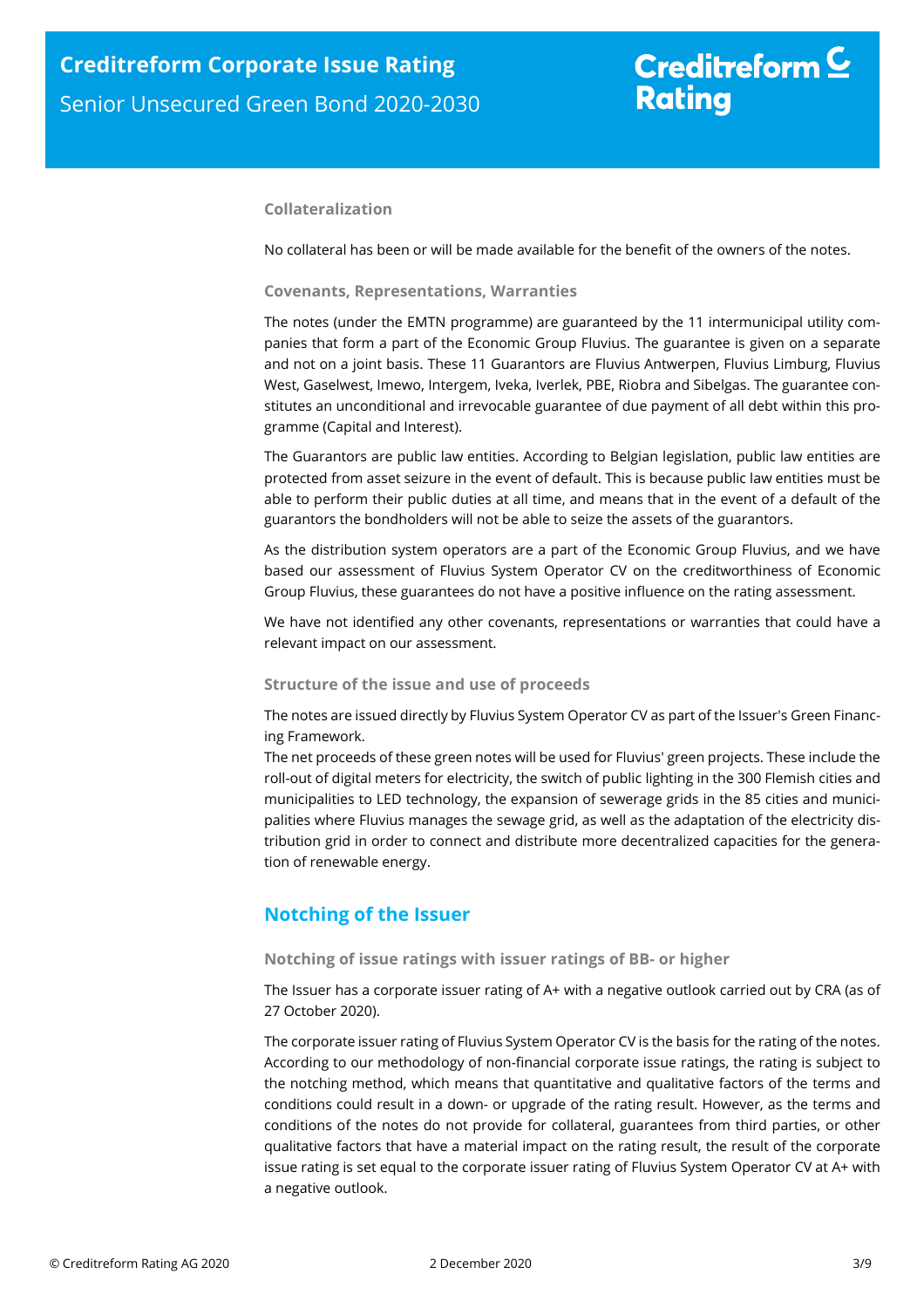# **Appendix**

Figure 1: Selected Terms and Conditions of the Senior Unsecured Green Bond with ISIN BE0002755362 I (Source: Final Terms dated 30 November 2020 of the Notes and EMTN Programme Base Prospectus as of 17.11.2020 of Fluvius System Operator CV)<sup>1</sup>

| <b>Issuer</b>               | Fluvius System Operator CV                                                                                                                                            |  |
|-----------------------------|-----------------------------------------------------------------------------------------------------------------------------------------------------------------------|--|
| Aggregate Nominal Amount    | EUR 600,000,000                                                                                                                                                       |  |
| Trade / Pricing Date        | 25 November 2020                                                                                                                                                      |  |
| Specified Denomination      | EUR 100,000 + EUR 100,000                                                                                                                                             |  |
| <b>ISIN</b>                 | BE0002755362                                                                                                                                                          |  |
| Status/Rank                 | Pari passu/Senior Unsecured                                                                                                                                           |  |
| <b>Calculation Amount</b>   | EUR 100,000                                                                                                                                                           |  |
| <b>Maturity Date</b>        | 2 December 2030                                                                                                                                                       |  |
| Coupon                      | 0.25%                                                                                                                                                                 |  |
| <b>Coupon Payment Dates</b> | Coupon is paid annually in arrears, with a first coupon payment<br>on 2 December 2021, then on 2 December each year thereafter<br>to and including the Maturity Date. |  |
| Currency                    | <b>EUR</b>                                                                                                                                                            |  |
| Listing                     | Euronext Brussels (regulated market)                                                                                                                                  |  |
| Use of Proceeds             | To finance or refinance eligible green projects as defined in the<br><b>Green Financing Framework</b>                                                                 |  |

## **Rating history**

l

The rating history is available under:

## https://www.creditreform-rating.de/de/ratings/published-ratings.html

Table 8: Senior Unsecured Green Bond issued by Fluvius System Operator CV | Source: CRA

| Event          | <b>Rating date</b> | l Publication date <sup>'</sup> | <b>Monitoring period</b>    | <b>Result</b>   |
|----------------|--------------------|---------------------------------|-----------------------------|-----------------|
| Initial rating | 02.12.2020         | 03.12.2020                      | Withdrawal of the<br>rating | $A+ /$ negative |

**Regulatory requirements** 

The rating<sup>2</sup> was not endorsed by Creditreform Rating AG (Article 4 (3) of the CRA-Regulation).

After having prepared an unsolicited corporate issuer rating of Eandis System Operator CVBA (since 1 July 2018 Fluvius System Operator CV) on 4 November 2016, the management of the

 $1$  For the full terms and conditions, please refer to the relevant issue documents.

<sup>&</sup>lt;sup>2</sup> In these regulatory requirements the term "rating" is used in relation to all ratings issued by Creditreform Rating AG in connection to this report. This may concern several companies and their various issues.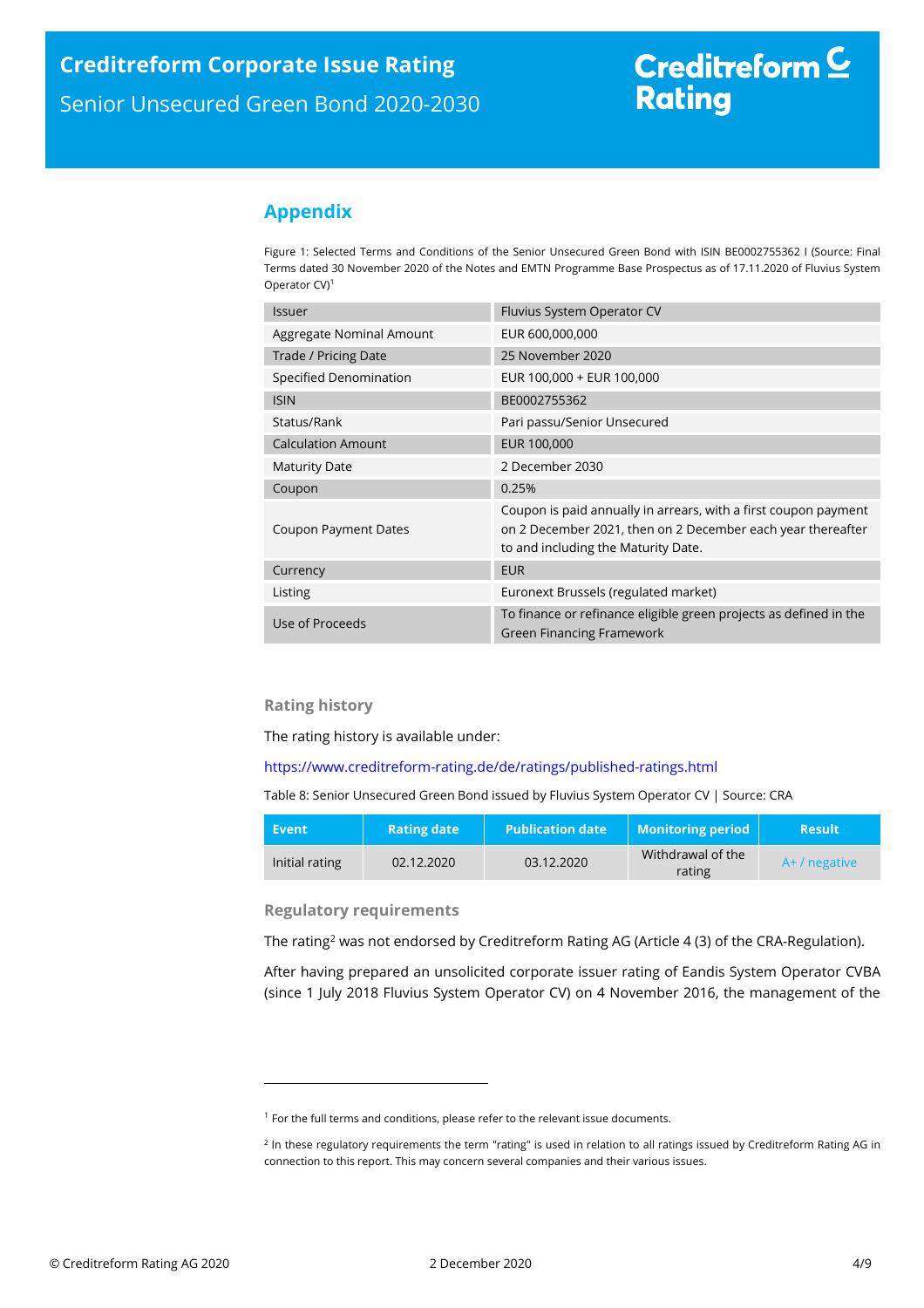Company commissioned Creditreform Rating AG with the preparation of a corporate issuer/issue rating<sup>3</sup> (solicited rating) and monitoring of the company on 7 December 2016 (standing order).

The rating is based on the analysis of published information and on internal evaluation methods for the assessment of companies and issues.

The rating object participated in the creation of the rating as follows:

| Solicited Corporate Issuer / Issue Rating              |     |  |  |
|--------------------------------------------------------|-----|--|--|
| With rated entity or related third party participation | Yes |  |  |
| With access to internal documents                      | Yes |  |  |
| With access to management                              | Yes |  |  |

A conference call with the Company took place on 22 October 2020 within the framework of the rating process.

In addition to the documents from the previous years and the monitoring during the year, the Company provided the following information as part of the update.

### **List of documents**

- Final Terms and Conditions Senior Unsecured Notes dated 30 November 2020
- Term sheet Senior Unsecured Notes 2020
- Fluvius EMTN Programme Base Prospectus dated 17 November 2020
- Correspondence

The documents submitted and information gathered were sufficient to meet the requirements of Creditreform Rating AG's rating methodologies.

The rating was conducted based on the following rating methodologies and the basic document.

| <b>Rating methodology</b>       | Version<br>number | Date       | Website                                                                                                                                                                                                                                                              |
|---------------------------------|-------------------|------------|----------------------------------------------------------------------------------------------------------------------------------------------------------------------------------------------------------------------------------------------------------------------|
| Corporate Ratings               | 2.3               | 29.05.2019 | https://creditreform-rating.de/en/about-<br>us/regulatory-require-<br>ments.html?file=files/content/downloads/Ex-<br>ternes%20Rating/Regulatorische%20Anforder-<br>ungen/EN/Ratingmethodiken%20EN/Rating%2<br>0Methodology%20Corporate%20Ratings.pdf                 |
| Government-related<br>Companies | 1.0               | 19.04.2017 | https://creditreform-rating.de/en/about-<br>us/regulatory-require-<br>ments.html?file=files/content/downloads/Ex-<br>ternes%20Rating/Regulatorische%20Anforder-<br>ungen/EN/Ratingmethodiken%20EN/Rating%2<br>0Methodology%20Government-Re-<br>lated%20Companies.pdf |

<sup>&</sup>lt;sup>3</sup> In these regulatory requirements the term "rating" is used in relation to all ratings issued by Creditreform Rating AG in connection to this report. This may concern several companies and their various issues.

ı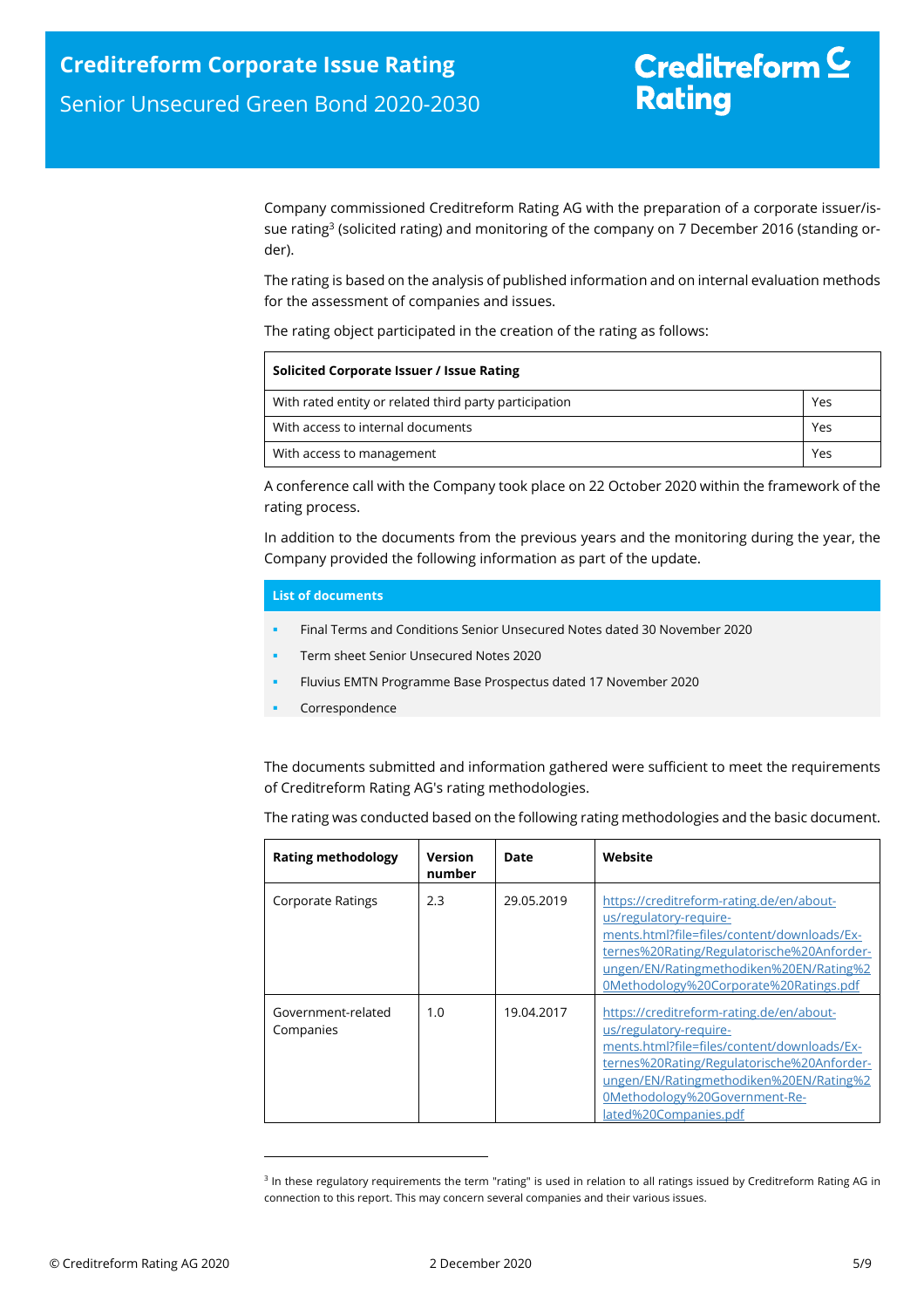| Non-financial<br>Corporate Issue Ratings | 1.0 | October 2016 | https://creditreform-rating.de/en/about-<br>us/regulatory-require-<br>ments.html?file=files/content/downloads/Ex-<br>ternes%20Rating/Regulatorische%20Anforder-<br>ungen/EN/Ratingmethodiken%20EN/Rating%2<br>0Methodology%20Non-Financial%20Corpo-<br>rate%20Issue%20Ratings.pdf |
|------------------------------------------|-----|--------------|-----------------------------------------------------------------------------------------------------------------------------------------------------------------------------------------------------------------------------------------------------------------------------------|
| Rating<br>Criteria<br>and<br>Definitions | 1.3 | January 2018 | https://creditreform-rating.de/en/about-<br>us/regulatory-require-<br>ments.html?file=files/content/downloads/Ex-<br>ternes%20Rating/Regulatorische%20Anforder-<br>ungen/EN/Ratingmethodiken%20EN/CRAG%2<br>0Rating%20Criteria%20and%20Definitions.pdf                            |

The documents contain a description of the rating categories and a definition of default.

The rating was carried out by the following analysts:

| Name              | <b>Function</b> | Mail-Address                      |
|-------------------|-----------------|-----------------------------------|
| Natallia Berthold | Lead analyst    | N.Berthold@creditreform-rating.de |
| Rudger van Mook   | Analyst         | R.vanMook@creditreform-rating.de  |

The rating was approved by the following person (person approving credit ratings, PAC):

| Name                | <b>Function</b> | Mail-Address                       |
|---------------------|-----------------|------------------------------------|
| Christian Konieczny | <b>PAC</b>      | C.Konieczny@creditreform-rating.de |

The rating was presented to the rating committee on 2 December 2020. The company examined the rating report prior to publication and was given at least one full working day to appeal the rating committee's decision and to provide additional information. The rating decision was not amended following this examination.

The rating will be monitored until Creditreform Rating AG withdraws the rating. The rating can be adjusted as part of the monitoring if crucial assessment parameters change.

In 2011, Creditreform Rating AG was registered within the European Union according to EU Regulation 1060/2009 (CRA-Regulation). Based on this registration, Creditreform Rating AG is allowed to issue credit ratings within the EU and is bound to comply with the provisions of the CRA-Regulation.

### **ESG-factors**

You can find out whether ESG factors were relevant to the rating in the above section of this rating report, "Relevant rating factors".

A general valid description of Creditreform Rating AG, as well as a valid description of corporate ratings for understanding and assessing ESG factors in the context of the credit rating process, can be found here: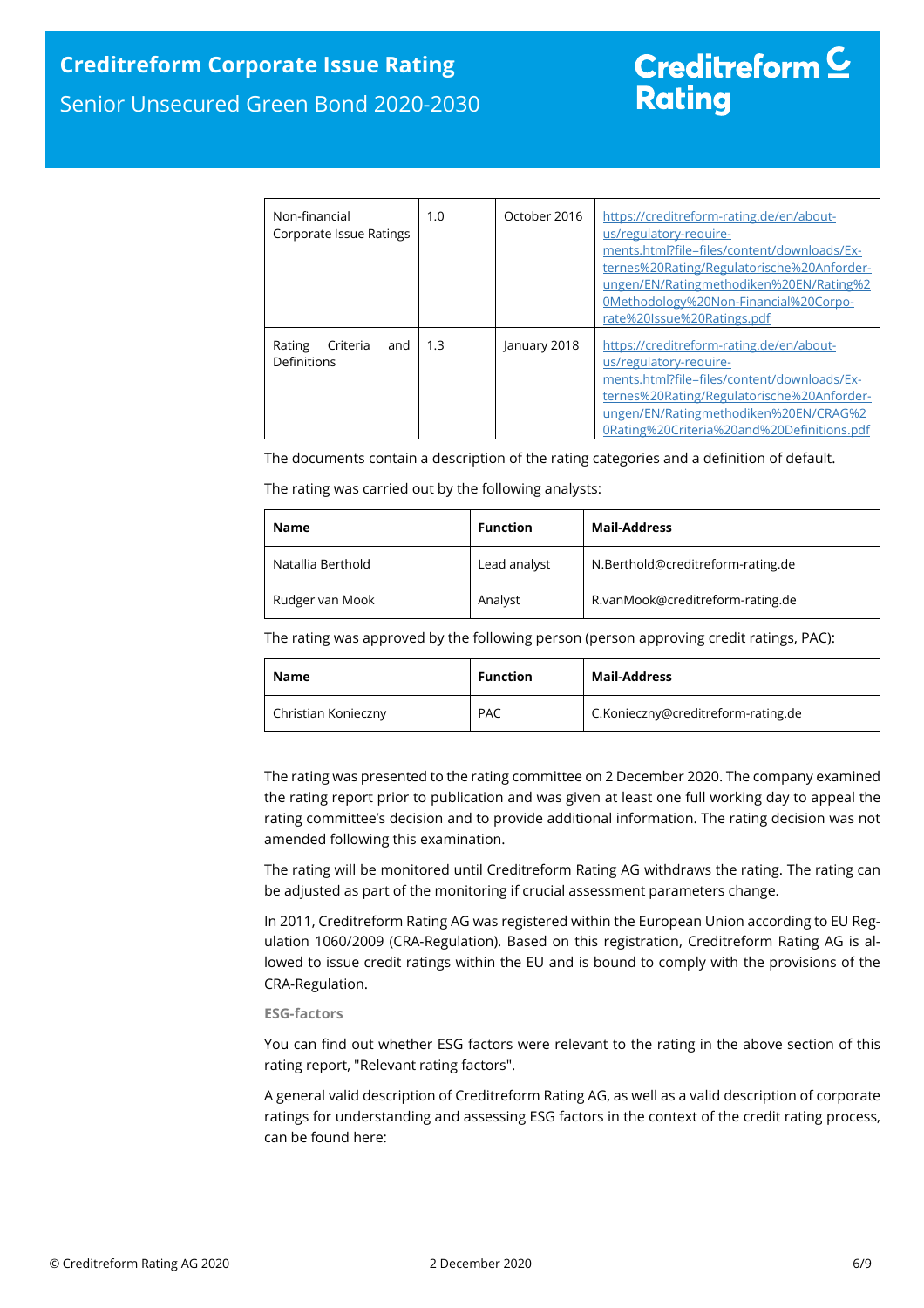https://creditreform-rating.de/en/about-us/regulatory-requirements.html?file=files/content/downloads/Externes%20Rating/Regulatorische%20Anforderungen/EN/Ratingmethodiken%20EN/The%20Impact%20of%20ESG%20Factors%20on%20Credi t%20Ratings.pdf

### **Conflicts of interest**

No conflicts of interest were identified during the rating process that might influence the analyses and judgements of the rating analysts involved or any other natural person whose services are placed at the disposal or under the control of Creditreform Rating AG and who are directly involved in credit rating activities or in approving credit ratings and rating outlooks.

In the event of providing ancillary services to the rated entity, Creditreform Rating AG will disclose all ancillary services in the credit rating report.

**Rules on the presentation of credit ratings and rating outlooks** 

The approval of credit ratings and rating outlooks follows our internal policies and procedures. In line with our "Rating Committee Policy", all credit ratings and rating outlooks are approved by a rating committee based on the principle of unanimity.

To prepare this credit rating, Creditreform Rating AG has used following substantially material sources:

#### Corporate issuer rating:

- 1. Annual report
- 2. Website
- 3. Internet research

#### Corporate issue rating:

- 1. Corporate issuer rating incl. information used for the corporate issuer rating
- 2. Documents on issues / instruments

There are no other attributes and limitations of the credit rating or rating outlook other than those displayed on the Creditreform Rating AG website. Furthermore, Creditreform Rating AG considers as satisfactory the quality and extent of information available on the rated entity. With respect to the rated entity, Creditreform Rating AG regarded available historical data as sufficient.

Between the time of disclosure of the credit rating to the rated entity and the public disclosure, no amendments were made to the credit rating.

The Basic Data Information Card indicates the principal methodology or version of methodology that was used in determining the rating, with a reference to its comprehensive description.

In cases where the credit rating is based on more than one methodology or where reference only to the principal methodology might cause investors to overlook other important aspects of the credit rating, including any significant adjustments and deviations, Creditreform Rating AG explains this fact in the credit rating report and indicates how the different methodologies or other aspects are taken into account in the credit rating. This information is integrated in the credit rating report.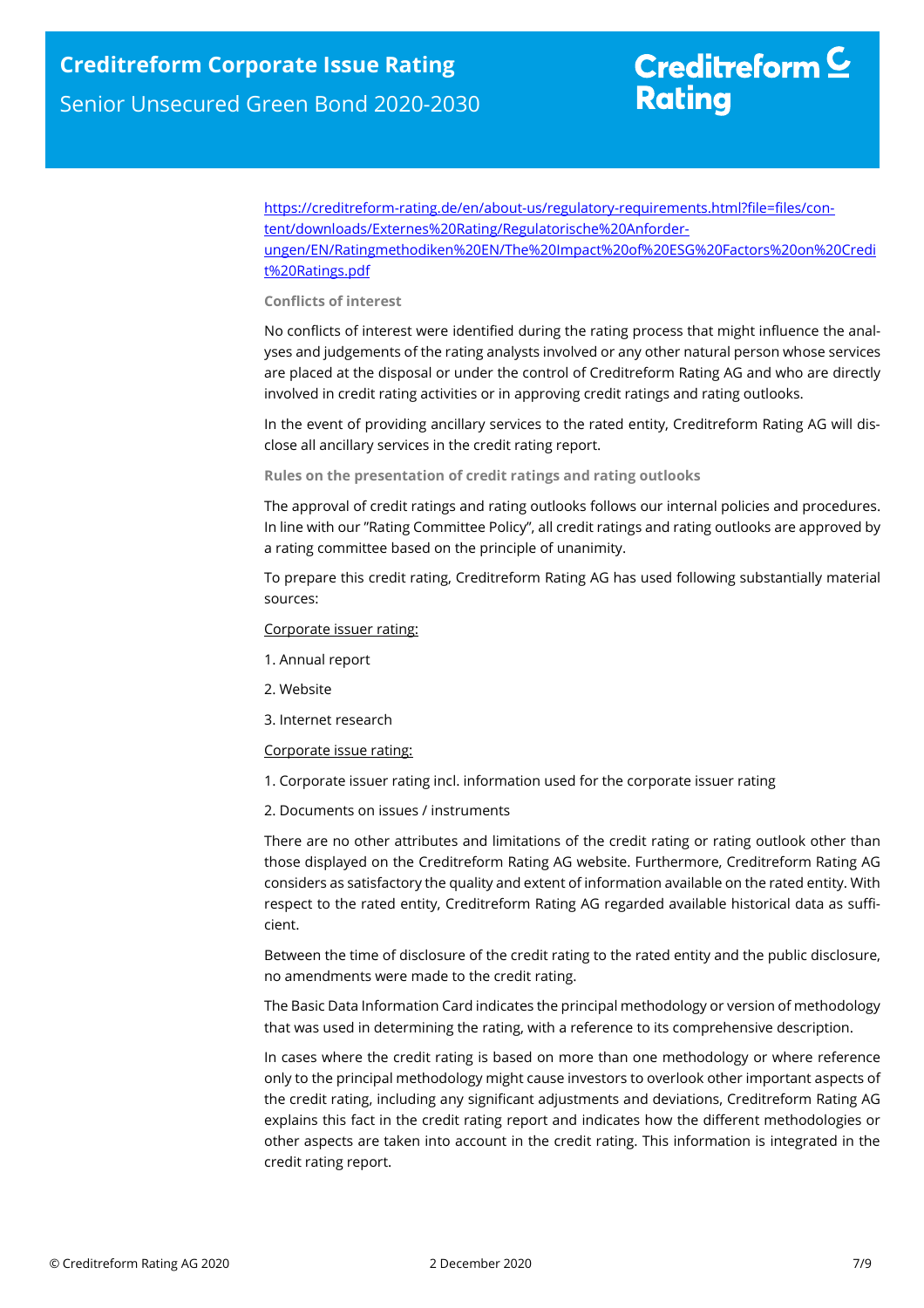# Creditreform  $C$ **Rating**

The meaning of each rating category, the definition of default or recovery and any appropriate risk warning, including a sensitivity analysis of the relevant key rating assumptions such as mathematical or correlation assumptions, accompanied by worst-case scenario credit ratings and best-case scenario credit ratings are explained.

The date at which the credit rating was initially released for distribution and the date when it was last updated, including any rating outlooks, is indicated clearly and prominently in the Basic Data Information Card as a "rating action"; initial release is indicated as "initial rating", other updates are indicated as an "update", "upgrade" or "downgrade", "not rated", "confirmed", "selective default" or "default".

In the case of a rating outlook, the time horizon is provided during which a change in the credit rating is expected. This information is available within the Basic Data Information Card.

In accordance with Article 11 (2) EU-Regulation (EC) No 1060/2009, a registered or certified credit rating agency shall make available, in a central repository established by ESMA, information on its historical performance data including the rating transition frequency and information about credit ratings issued in the past and on their changes. Requested data are available at the ESMA website: https://cerep.esma.europa.eu/cerep-web/statistics/defaults.xhtml

An explanatory statement of the meaning of Creditreform Rating AG's default rates are available in the credit rating methodologies disclosed on the website.